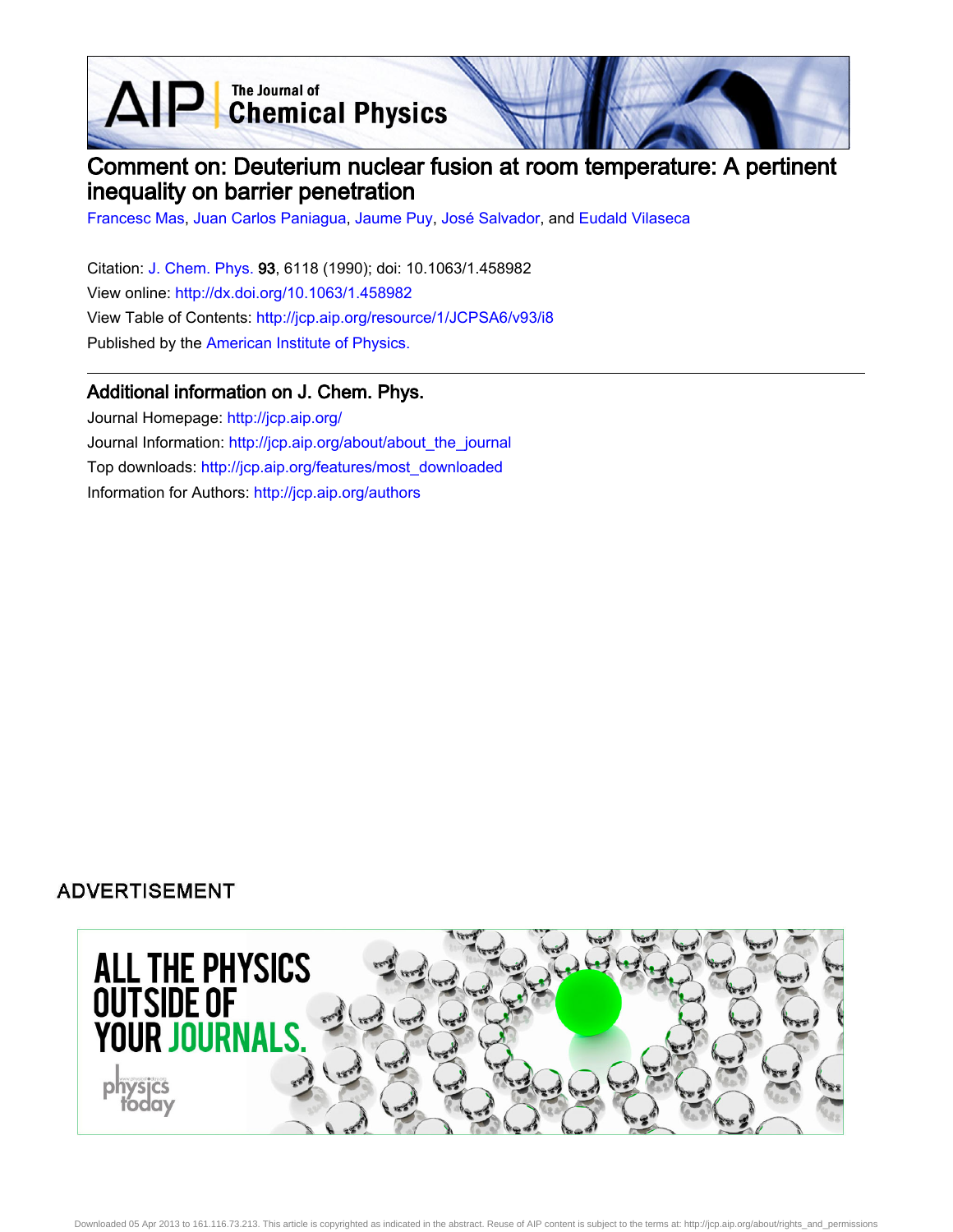## **Comment on: Deuterium nuclear fusion at room temperature: A pertinent inequality on barrier penetration**

Francesc Mas, Juan Carlos Paniagua,<sup>a)</sup> Jaume Puy, José Salvador, and Eudald Vilaseca *Departament de Quimica FlSica, Universitat de Barcelona, Marti Franques* 1, *E-08028 Barcelona, Spain* 

(Received 8 December 1989; accepted 10 July 1990)

In a recent letter, Rosen<sup>1</sup> claims to justify the large value apparently observed by Fleischmann and Pons2 and Jones *et*  al.<sup>3</sup> for the fusion rate of deuterons embedded in palladium or titanium cathodes at room temperature. As we shall see, his reasoning contains some mistakes, and his conclusion is, in general, not valid.

Rosen estimates the fusion rate for  $D_2$  molecules trapped in a metallic lattice by applying the WKB barrier penetration formula previously derived by Siclen and Jones4 for free  $D_2$ , to different vibrational states of the trappped molecule:

$$
\Lambda(E) = (5.7 \times 10^8 \text{ s}^{-1}) \exp[-\lambda(E)] \tag{1}
$$

with

$$
\lambda(E) = \frac{2m_D^{1/2}}{\hbar} \int_a^b [V(r) - E]^{1/2} dr, \qquad (2)
$$

where  $m<sub>D</sub>$  is the deuteron mass, r is the internuclear separation,  $V(r)$  is the effective potential for linear molecular vibrations,  $b$  is the classical turning point for nuclear relative movement at the vibrational energy E, and *a* is the internuclear separation at which attractive nuclear forces begin to act.

In fact, the formula derived by Siclen and Jones<sup>4</sup> was

$$
\Lambda(E_0) = \frac{A\alpha}{8\pi^{3/2}b_0} \exp[-\lambda(E_0)]
$$
  
= (5.7×10<sup>8</sup> s<sup>-1</sup>exp[-\lambda(E\_0)], (3)

where "0" subindices refer to the ground vibrational state,  $A$ is the nuclear reaction constant,  $\alpha = (k_e m_D/2)^{1/2}/\hbar, k_e$  being the harmonic force constant in the minimum of the nuclear motion potential function  $V(r)$ ,  $\lambda(E_0)$  is given by

$$
\lambda(E_0) = \int_a^{b_0} \left\{ 2 \left( \frac{m_D}{\hbar^2} [V(r) - E_0] + \frac{1}{4r^2} \right)^{1/2} - \frac{1}{r} \right\} dr, \tag{4}
$$

and the preexponential factor in the right-hand side of Eq. (3) is the one resulting for  $a = 0$  (see Table 1 in Ref. 3).

The differences between formulas  $(1)-(2)$  and  $(3)-(4)$ deserve some comments.

(i) Siclen and Jones deduction applies only to the  $v = 0$ molecular state, since the harmonic oscillator fundamental eigenfunction is used for determining the normalization constant in the WKB connection formula (page 21S in Ref. 4) [Siclen and Jones calculation of the normalization constant ( $\beta$  factor on page 215 of Ref. 4) contains a slight error, since  $(Q_0(r_0))^{-1/2}$  instead of  $(Q(r_0))^{-1/2}$  is used in its derivation]. For a vibrationally excited state a different eigenfunction should be used and a smaller normalization constant would be obtained, since penetration in the classically forbidden region decreases with vibrational excitation, so that a lower value would be obtained for the proportionally constant in  $(1)$ . Therefore, Rosen's application of formula  $(1)$ -(2) to a vibrationally excited level should give a too high value for A.

(ii) Siclen and Jones use Langer's modification<sup>5</sup> of the WKB method which, for a potential approaching the origin as 1/r, gives a better approximation to the wave function in the neighborhood of  $r = 0$  than the standard WKB method.<sup>6</sup> In fact, the real  $V(r)$  decreases when attractive nuclear interactions begin to act  $(r < a)$ , but this behavior does not affect the present calculations since, for a given vibrational energy, the barrier penetration rate only depends on the potential shape for  $a < r < b_0$ , as follows from Eqs. (4) or (2). Given the small value of " $a$ " ( $\approx 10^{-4}$  a.u.), it is advisable to use Langer's modification of the WKB method. Rosen's formulas (1)-(2) differ, even when applied to the  $E_0$  level, from both, the one obtained using the standard WKB method and that resulting in Langer's modification: in the latter case, the  $1/4r^2$  and  $-1/r$  terms do not cancel in the integral in (4) and, in the former case, the relationship between  $\lambda(E_0)$  and  $\Lambda(E_0)$  is no longer that of (1) or (3), but

$$
\Lambda(E_0) = \frac{A\alpha\hbar}{16\pi^{3/2}m_D^{1/2}a^2(V(a)-E_0)^{1/2}}\exp[-\lambda(E_0)], (5)
$$

where we have assumed  $v = J = 0$ , and  $\lambda(E_0)$  coincides with Eq. (2) for  $E = E_0$ . In particular, if we take  $a = 0$ , the preexponential factor in (5), as well as  $\Lambda(E_0)$  diverge, making indispensable to use Langer's method. The values adopted by Rosen for  $\lambda(E_0)$  and  $\Lambda(E_0)$  are those calculated by Siclen and Jones for  $a = 0$  (Table 1 in Ref. 4) and therefore, are inconsistent with Rosen's formula  $(1)-(2)$ .

In order to appreciate how the basic WKB method detaches from Langer's modification as  $a \rightarrow 0$ , we present in Table I the values of  $\lambda(E_0)$ ,  $\Lambda(E_0)$  and the preexponential factor  $\Lambda(E_0)/\exp[-\lambda(E_0)]$  calculated by us using formulas  $(5)-(2)$  and  $(3)-(4)$ .

Those data have been obtained with the  $V(r)$  values calculated by Kolos and Wolniewicz<sup>7</sup> for free  $D_2$ . Instead of doing a direct analytical fit to  $V(r)$  (using, for instance, a Morse function), we have made a polynomic fitting of the electronic energies  $(V(r) - 1/r)$ , which have a much smoother behavior and a well defined  $r \rightarrow 0$  limit (for  $r = 0$ , the Helium atomic energy is used). Adding the nuclear repulsion to this polynomial, an analytical function is obtained that fits  $V(r)$  in the whole  $(0, r_e)$  interval much better than the Morse or similar curves. This procedure corrects an error introduced in the evaluation of integral (4) by Siclen and Jones,<sup>4</sup> who use a Morse curve for  $r > 0.5$  a.u. and  $V = 1/r$ 

Downloaded 05 Apr 2013 to 161.116.73.213. This article is copyrighted as indicated in the abstract. Reuse of AIP content is subject to the terms at: http://jcp.aip.org/about/rights\_and\_permissions